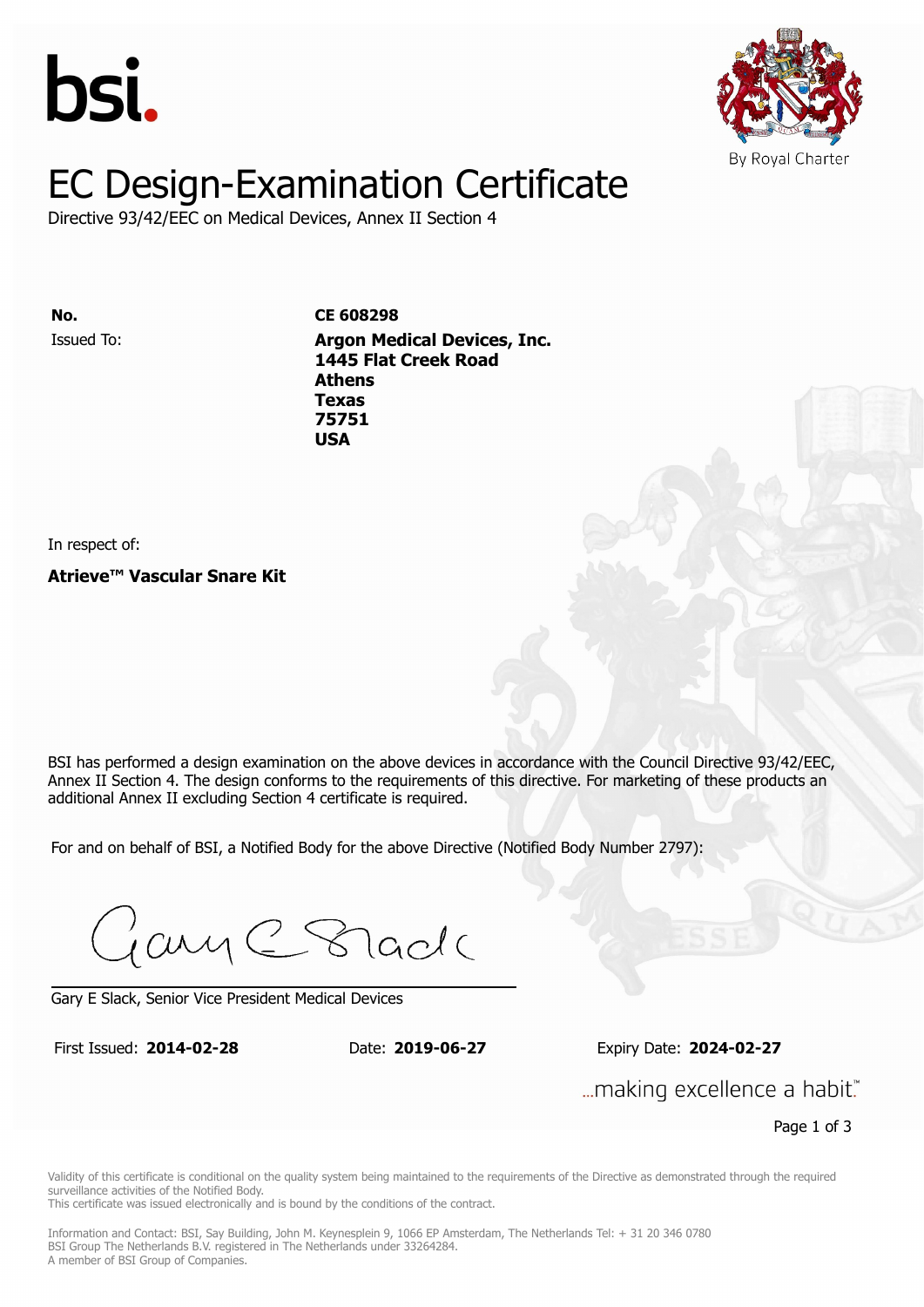



# EC Design-Examination Certificate

### **Supplementary Information to CE 608298**

Issued To: **Argon Medical Devices, Inc. 1445 Flat Creek Road Athens Texas 75751 USA**

### **Product: AtrieveTM Vascular Snare Kit**

| <b>Product</b><br>Code | <b>Diameters</b><br>(mm) | <b>Working</b><br><b>Diameter</b><br>(mm) | <b>Snare</b><br>Length<br>(cm) | <b>Shaft</b><br><b>Diameter</b><br>(in) | <b>Delivery</b><br><b>Catheter</b><br>Size (Fr) | <b>Delivery</b><br><b>Catheter</b><br>Length<br>(cm) | <b>Delivery</b><br><b>Catheter</b><br><b>Inside</b><br><b>Diameter</b><br>(in) |
|------------------------|--------------------------|-------------------------------------------|--------------------------------|-----------------------------------------|-------------------------------------------------|------------------------------------------------------|--------------------------------------------------------------------------------|
| 381003004              | $\overline{4}$           | $2 - 4$                                   | 175                            | 0.018                                   | 3.2                                             | 150                                                  | 0.030                                                                          |
| 381003008              | 8                        | $4 - 8$                                   | 175                            | 0.018                                   | 3.2                                             | 150                                                  | 0.030                                                                          |
| 382006010              | 10                       | $6 - 10$                                  | 120                            | 0.026                                   | 6                                               | 100                                                  | 0.062                                                                          |
| 382006015              | 15                       | $9 - 15$                                  | 120                            | 0.026                                   | 6                                               | 100                                                  | 0.062                                                                          |
| 382006020              | 20                       | $12 - 20$                                 | 120                            | 0.026                                   | 6                                               | 100                                                  | 0.062                                                                          |
| 382007030              | 30                       | 18-30                                     | 120                            | 0.026                                   | 7                                               | 100                                                  | 0.074                                                                          |
| 382007045              | 45                       | $27 - 45$                                 | 120                            | 0.026                                   | 7                                               | 100                                                  | 0.074                                                                          |

First Issued: **2014-02-28** Date: **2019-06-27** Expiry Date: **2024-02-27**

... making excellence a habit."

Page 2 of 3

Validity of this certificate is conditional on the quality system being maintained to the requirements of the Directive as demonstrated through the required surveillance activities of the Notified Body.

This certificate was issued electronically and is bound by the conditions of the contract.

Information and Contact: BSI, Say Building, John M. Keynesplein 9, 1066 EP Amsterdam, The Netherlands Tel: + 31 20 346 0780 BSI Group The Netherlands B.V. registered in The Netherlands under 33264284. A member of BSI Group of Companies.